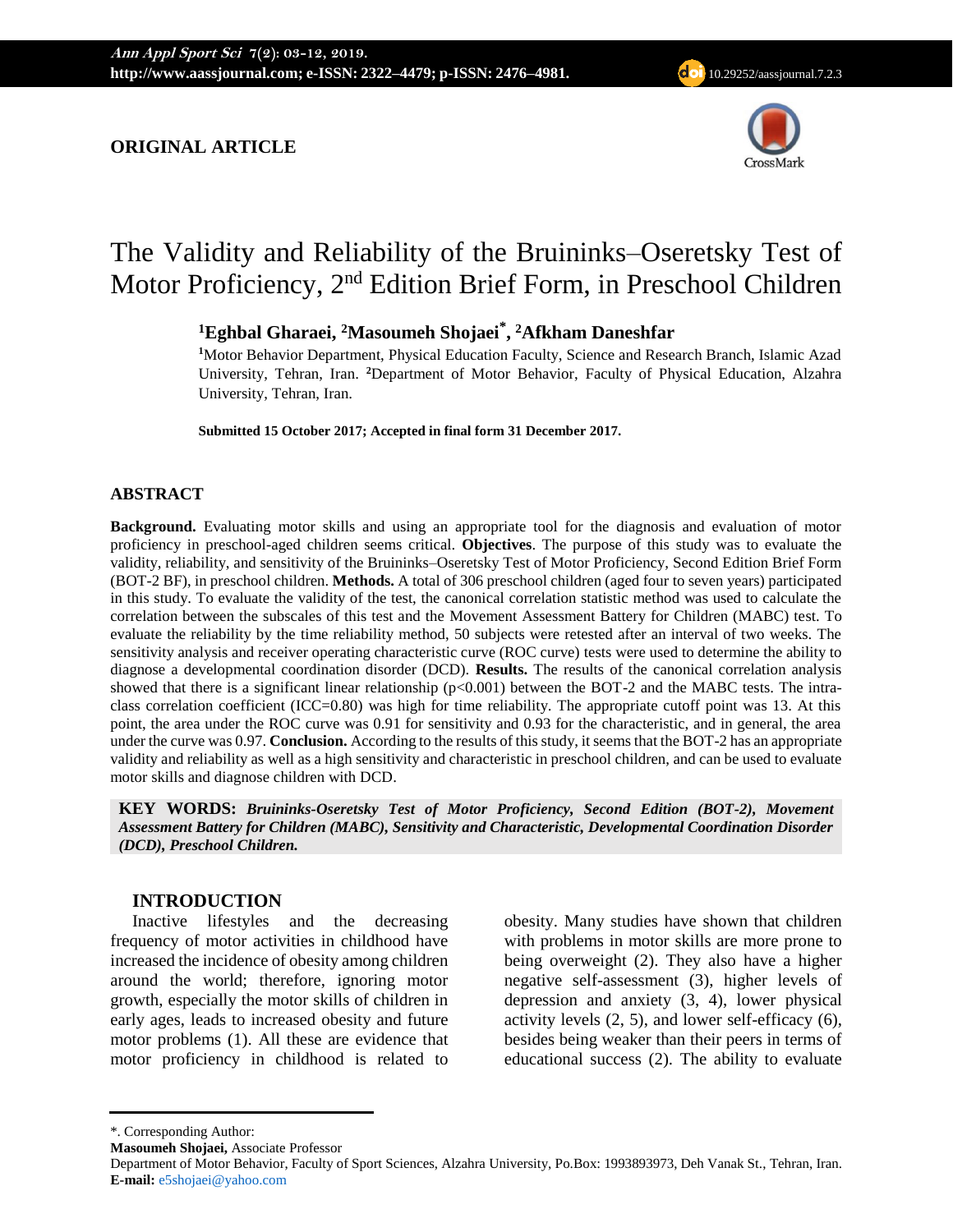motor skills in childhood is critical and important. In order to carry out motor programs and support children with specific needs in a large community, the importance of collecting information about skill levels and recognizing the strengths and weaknesses of these programs is felt now more than ever. As reported by the Disease Control Centers in the United States, due to the decreased motor activities in the United States, Europe, Latin America, Asia, and other countries, 6% of children between the ages of four and 12 years are obese. Therefore, ignoring the motor development and motor skills of children in early age could lead to increased obesity and future motor skill problems (1). All this is evidence that motor proficiency in childhood is associated with obesity.

One of the most important measures in examining the development of motor skills in children is the precise evaluation of these skills. Evaluating motor skills in childhood, especially during preschool age, seems necessary for several reasons (7, 8). First, motion is an integral part of life in infancy and childhood during which children seek to discover their surroundings (8). Besides, studying motor development in childhood is an essential prerequisite for understanding their overall growth (7). In addition, designing and planning for the development of appropriate motor skills depends on the diagnosis and correct evaluation as well as the child's level of development in these skills (8). To this end, several tests are designed in different fields. Some examples are: Movement Assessment Battery for Children (MABC); Peabody Development Scales (PDMS); Korper Coordination test fur Kinder (KTK); Test of Gross Motor Development (TGMD); Maastrichtse Motoriek Test (MMT); Bruininks– Oseretsky Test of Motor Proficiency, Second Edition (BOT-2); and McCarron Assessment of Neuromuscular Development (MAND). These are used to diagnose children with DCD as well as to evaluate the children's motor development. Among these tests, the American Psychiatric Association (APA) has addressed the BOT-2, MABC, and MAND tests as important tests for diagnosing children with DCD (9).

Some studies have shown that the Bruininks– Oseretsky test of motor proficiency—Short Form (BOTMP-SF) has an appropriate reliability and validity for evaluating motor skills in childhood; but the use of this test is rejected in some other

studies dealing with different cultures (10, 11). Only a few studies have used this test to evaluate the motor skills of preschool children, and their findings are not sufficient evidence for use in preschool children and children with motor disorders.

The BOT-2 test is a norm-referenced test whose most important reason for implementation is to evaluate motor proficiency in children and adolescents, as well as to use it in the screening process (9). This test is applicable and purposeoriented, and is used to measure motor skills in individuals aged four to 21 years. It is often used by therapists and pediatricians specializing in motor disorders, as well as by sports teachers, to evaluate the motor development and diagnose DCD in childhood in different countries (2, 12- 15).

Many studies focus on the validity and reliability of this test in evaluating children's motor skills and diagnosing children with DCD. However, there is a discrepancy between studies in using this test. Schulz et al. (2011) showed on 379 subjects aged 8–17 years that the correlation between the MABC and BOT-2 tests was moderate to high (r=0.61) (9). Moreover, Croce, Horvat, and McCarthy (2001), in their study on the age group of 5–12 years, reported the correlation between MABC and BOT-2 as 0.6–0.9 (16). Another study showed that the correlation between MABC and BOT-2 in the age group of 4–10 years is 0.84. These results indicate that not only does the correlation between these tests result in their use in clinical conditions, but that the convergence validity of these tests is also confirmed for evaluating motor proficiency and abilities (9). Research on five-year-old children has shown that a number of BOTMP brief form items are not very reliable (17). In another study, the brief form of BOTMP was compared with its long form. The study included 114 five-year-old children. Their results showed that the BOTMP-SF test has a low sensitivity and low negative predictive value compared to its long form (BOTMP-LF). So it is not suitable for five-year-olds or for the diagnosis of children with a motor coordination disorder (18). This is while Beitel and Mead (1982) support the ability of this test to evaluate the motor proficiency of three- to five-year-old children (19). Venetsanou et al. (2009), in their evaluation of 380 children aged four to six years, showed that the BOT-2 test has a high validity (15). Spironello et al. (2010), in their study on 340 children aged 11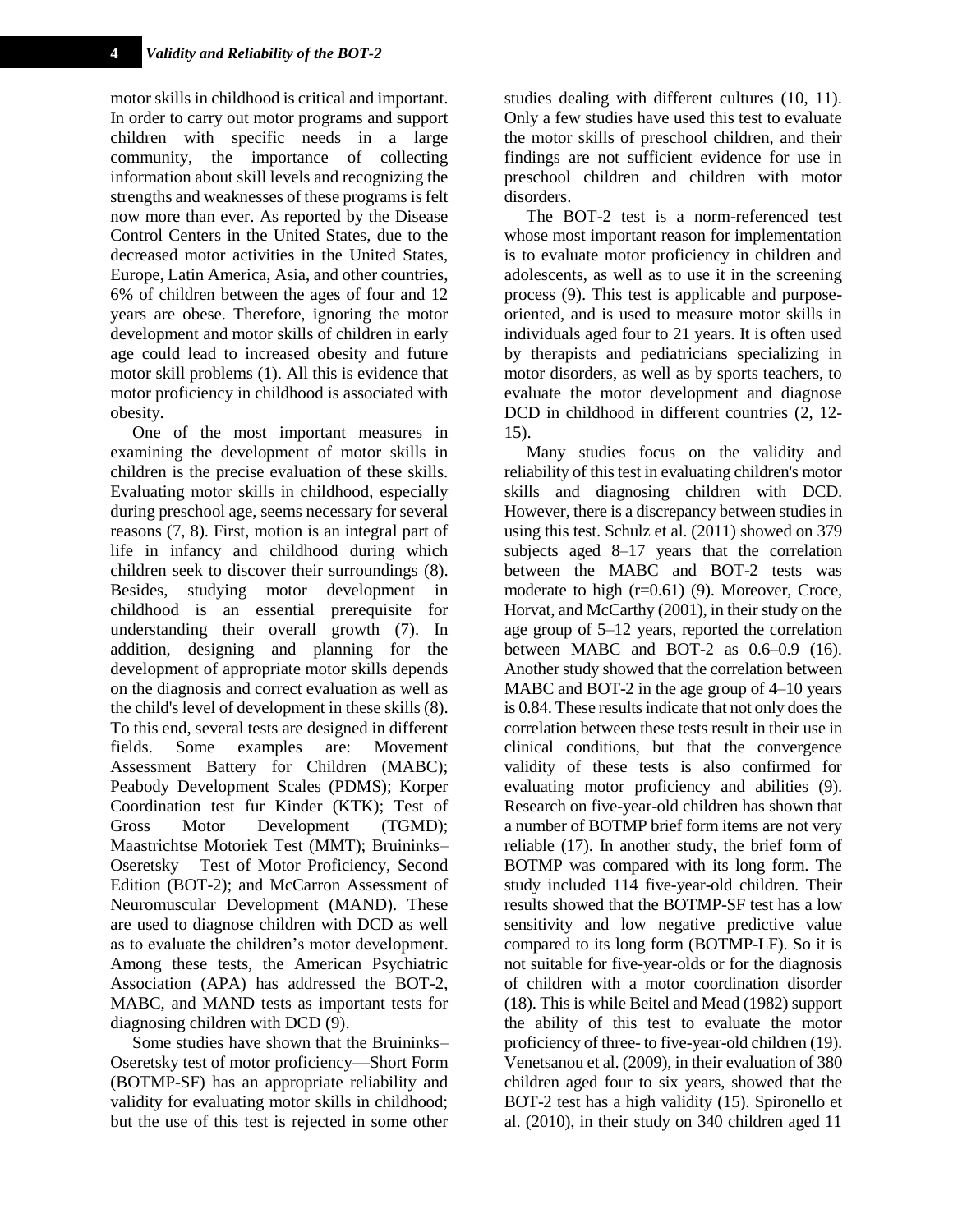years, showed that the correlation between the two tests of BOTMP-SF and MABC is moderate to low. Their results showed that the children who were diagnosed with DCD by the BOTMP-SF test, had lower physical activity levels and higher BMI, and were more overweight. In this study, MABC was reported to be more suitable for screening (20). Cairney et al. (2009) compared BOT-2 and MABC tests in the diagnosis of children with DCD. They concluded that the BOTMP-SF is not a good alternative to MABC in diagnosing children with DCD, and further research is needed on the sensitivity and characteristic of this test (2). McIntyre et al. (2017) compared the McCarron Assessment of Neuromuscular Development (MAND) and BOT-2 in 91 youth aged 21 years. They concluded that there is a difference between the two tests in diagnosing adults with motor weakness and DCD. They considered a standard deviation below the mean as a motor weakness. The results showed that there is a low correlation between the two tests  $(r=0.37)$ . The percentage of agreement between the two tests was 85% in identifying healthy subjects. This was while the percentage of agreement for identifying people with motor weakness was reported at 44%. Their results showed that the BOT-2 test doubled the subjects with motor weakness compared to the McCarron test (13.2% vs. 6.6%) (21). Wuang and Su (2009) evaluated the reliability and responsiveness of the BOT-2 test, and their results showed that this test has good reliability with a high characteristic and low sensitivity (22). Lucas et al. (2013) showed that the BOT-2 test has a high reliability in children with alcoholic fetal syndrome and can be used for people with a motor disorder or weakness (23). Finally, they stated that evaluating the sensitivity and characteristic of these tests was critical to further ensure the ability of these two tools to evaluate motor proficiency and diagnose DCD (23). Lam (2011) evaluated the validity of the BOT-2 test's major skills and finally concluded that the five major skills of the tests (running speed and agility, balance, bilateral coordination, strength, and coordination of the upper body) has a high validity in preschool children (24).

Therefore, considering the importance of human motor development at preschool age, the need for a valid and appropriate test for evaluating motor skills in this age range, and the existence of cultural and environmental differences, one of the largest challenges for the researchers is that the

validity and reliability of these tests differs from country to country. The validity and reliability of a test is not inherent; thus, it cannot be applied in different cultures and environments (25). Since the tests used to evaluate the motor skills are influenced by these factors (26, 27), and given that the mother tongue can also influence the major motor skills in preschool children; the need for a highly reliable, valid, sensitive, and characteristic test is necessary for the evaluation of motor skills and diagnosis of children with DCD in the country.

Previous studies compared the BOT-2 test with other motor developmental tests, and used each of the various forms of this test (BOT-2, BOTMP-SF, and BOTMP-LF) for validity and reliability. But there are still differences in the validity and reliability, as well as the sensitivity and characteristics of the test. Furthermore, due to the effect of cultural and environmental conditions on determining the validity of the test, many questions about the correct use of these tests have remained unanswered among researchers and further studies are required. Since the reliability and validity of a specific test in a community with specific environmental and cultural characteristics cannot guarantee its use in other communities, the purpose of this study was to examine the validity and reliability of the BOT-2 test in preschool children of Tehran.

## **MATERIALS AND METHODS**

Participants. This research was descriptive. The statistical population of this study comprised all preschool children in Tehran (aged four to seven years) enrolled in kindergartens and preschools in 22 areas of Tehran. A random selection of 306 healthy children aged four to seven years (164 girls and 142 boys) was carried out. The sampling was a random cluster class. All the participants took part in the study by obtaining consent from their parents. The MABC and BOT-2 brief form tests were used to evaluate the motor skills of the children.

**Apparatus and task.** The BOT-2 test is appropriate for measuring a wide range of motor skills in individuals aged four to 21 years. The simultaneous validity of this test with the BOTMP-SF test was 0.88, and its reliability in the three age domains of four to 21 years was reported as 0.81 to 0.90 (27). The BOT-2 included 12 items that measure eight subscales. The subscales of this test measure fine motor precision, fine motor integrity,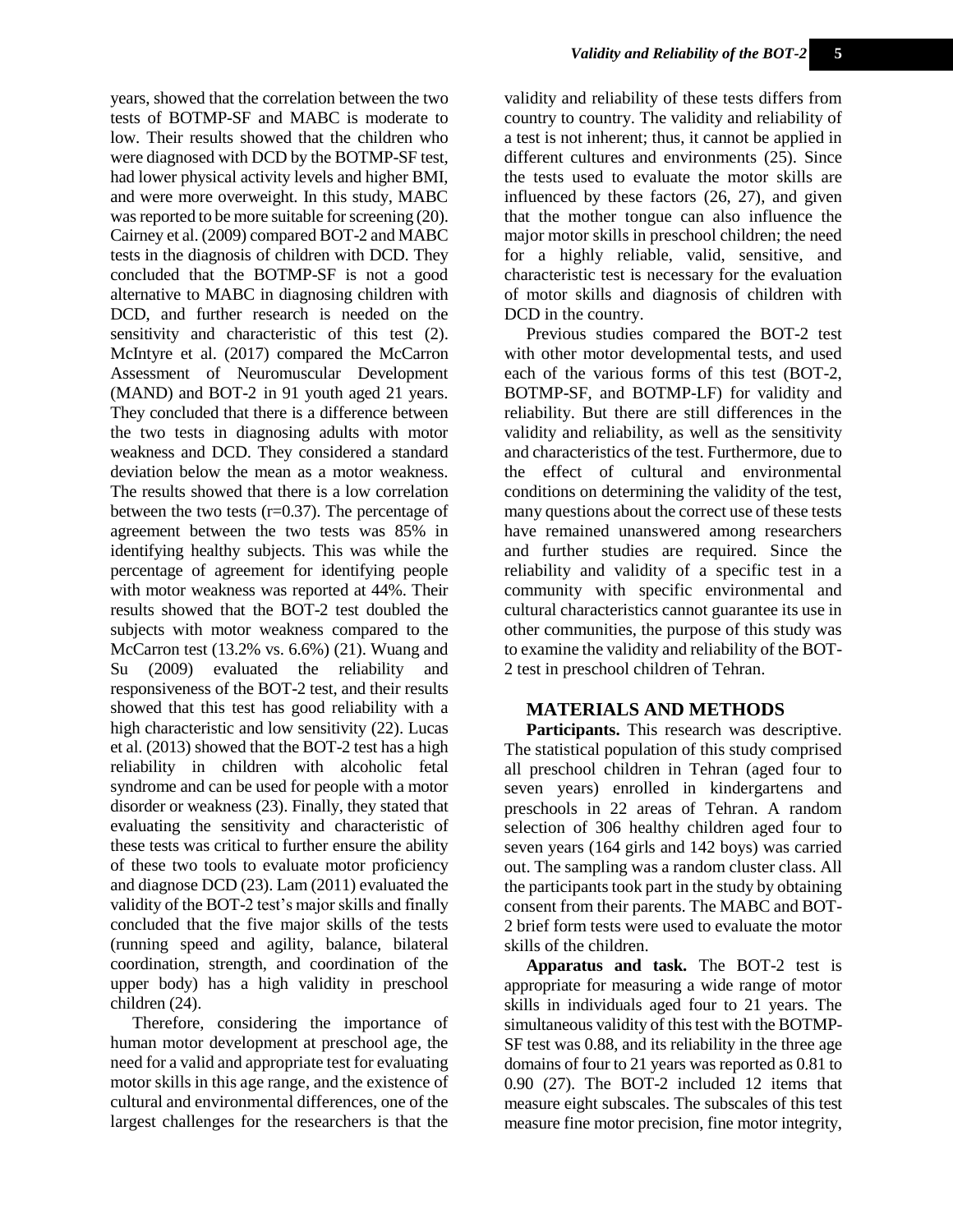hand agility, bilateral coordination, balance, speed and agility, upper limb coordination, and strength. In general, these eight measured subscales include the four motor domains of manipulation control, hand coordination, body coordination, and strength and agility (27).

The MABC test was designed by Henderson and Sugden (1992) with the goal of studying the motor developmental efficiency and delay in children and adolescents. The children's motor evaluation test has a high validity and time reliability, and the reliability of the evaluators was 0.77 and 0.98, respectively. The full set of this test consists of 32 tasks divided into four groups. Each group contains eight items that come from three subscales: manipulation skills (three items), ball skills (two items), and balance skills (three items), wherein each item is adjusted with regard to the age group (28). This test was standardized in Iran in 2015 by Badami et al. (29).

**Procedure.** At first, five areas of Tehran were determined from the north, west, east, south, and center of the city. Then two kindergartens and two preschool centers were randomly selected from each area. Finally from the 20 kindergartens and preschool centers, 306 children were randomly selected. After selecting the subjects, parental consent was taken to examine the subjects. Then all the test items of MABC and BOT-2 were performed on all participants and their scores were recorded in the notebook for each test. Every item that was not understandable to a child was explained and performed by the examiner, for as long as it took for the item to be understood by the child. Each test performance lasted 15 minutes for each subject. Each child first performed the BOT-2 test and then the MABC test after 30 minutes. The items for both the tests were performed by all the children.

To evaluate the sensitivity and characteristic of the BOT-2 test, 30 children whose scores in the MABC test were below the 15th percentile were selected as children with a potential to have DCD; and 30 subjects who had high scores were placed in the other group (as healthy individuals) (3). Then, the BOT-2 test was performed again on the 30 subjects who gained high and low scores in the

MABC test, and their scores were recorded. Given the instructions for each test, the examiner provided the required guidelines so as to familiarize the subject with the manner of performing the task. To evaluate the simultaneous validity of the two MABC and BOT-2 tests, 30 subjects were selected who were evaluated by both tests. To evaluate the time reliability, 50 subjects were tested with a BOT-2 test two weeks later.

**Data analysis.** The reliability of the BOT-2 test was calculated using time reliability with an interval of two weeks. To calculate the validity of BOT-2 by the convergence method, the canonical correlation between BOT-2 and MABC was calculated (9). An effective and well-known method for evaluating a laboratory test, whose results are variable in a ranking or quantitative scale, is to use a ROC curve. The ROC curve is a graph that is obtained by dividing the sensitivity (real positive value) by the false positive value. In this method, the area under the graph represents the diagnosis power of a test. Hence, the more a curve tends to the left of the graph, the greater will be its accuracy and it will be closer to the ideal (area of one) (30); therefore, in order to evaluate the sensitivity and characteristic of the BOT-2 test in agreement with the MABC test, this study used the ROC curve. Recently, it has been found that these curves have remarkable uses in medical decision-making. The SPSS.21 software was used to analyze the data.

#### **RESULTS**

In investigating the convergence validity of the BOT-2 test, the statistic test of canonical correlation was used, so as to calculate the score correlation of the subscales of this test and the MABC test. The results of the correlation analysis showed that there is a significant linear relationship for the correlation between these two sets of variables (Table 1).

The crossing factor loads of the BOT-2 test subscales and the MABC test were high factor loads with their counterpart test linear relationship, which indicates a high correlation between these two tests (Table 2 and 3).

| тари п сапошеа соггенионо регисен род в ана интро коро |             |                  |                      |       |            |              |              |  |
|--------------------------------------------------------|-------------|------------------|----------------------|-------|------------|--------------|--------------|--|
| Linear<br>relationship                                 | Correlation | Special<br>value | Wilkes<br>statistics | F     | Num<br>D.F | Denom<br>D.F | Significance |  |
|                                                        | 0.885       | 3.62             | 0.191                | 3.56  | 24         | 110.81       | <0.001       |  |
|                                                        | 0.297       | 0.097            | 0.882                | 0.36  | 14         | 78.00        | 0.982        |  |
|                                                        | 0.179       | 0.033            | 0.968                | 0.221 |            | 40.00        | 0.968        |  |
|                                                        |             |                  |                      |       |            |              |              |  |

**Table 1. Canonical correlations between BOT-2 and MABC tests.**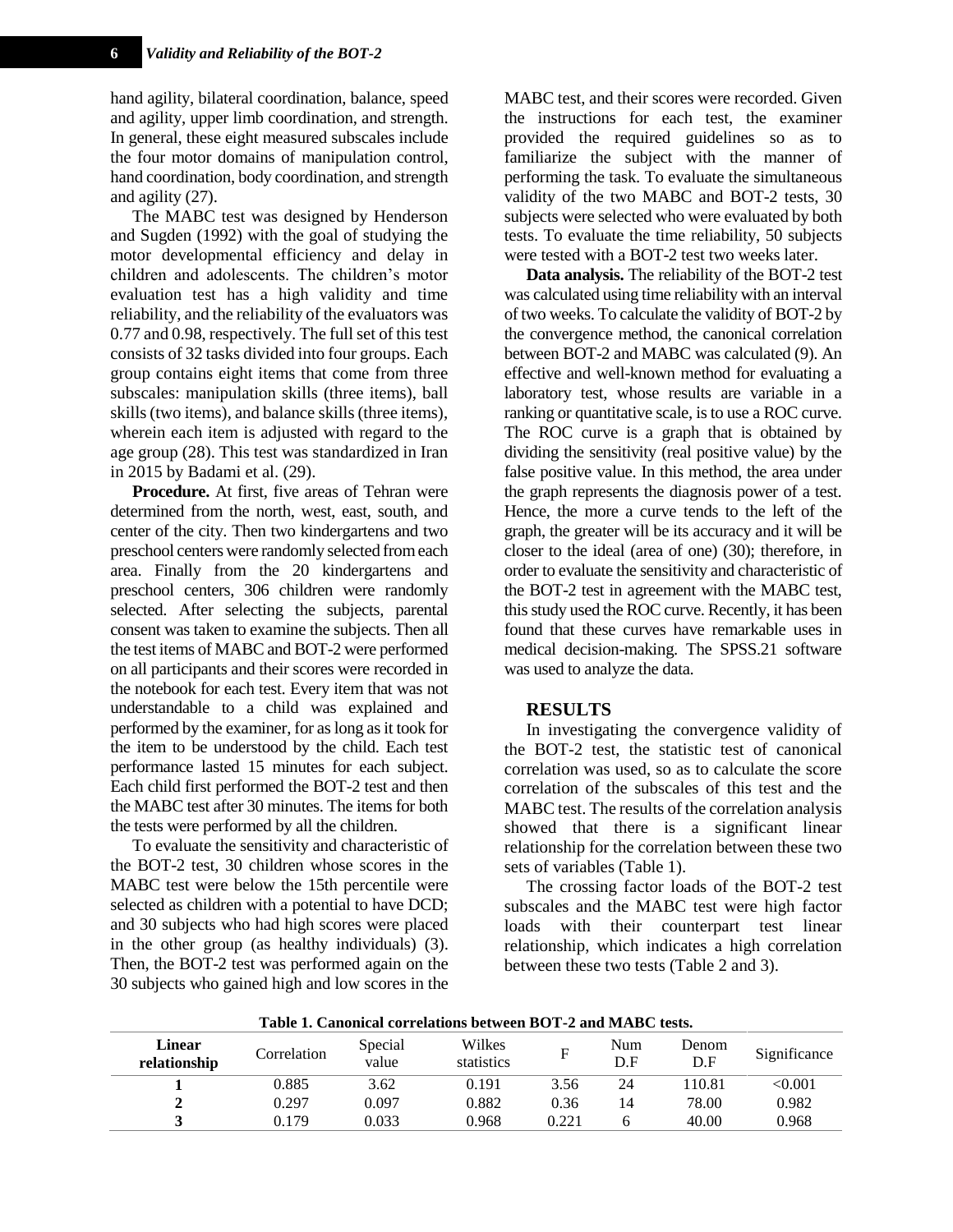| variable                | <b>First Linear Relationship</b> |  |  |
|-------------------------|----------------------------------|--|--|
| fine motor precision    | 0.832                            |  |  |
| fine motor integrity    | 0.826                            |  |  |
| hand agility            | 0.769                            |  |  |
| upper limb coordination | 0.642                            |  |  |
| bilateral coordination  | 0.613                            |  |  |
| balance                 | 0.526                            |  |  |
| speed and agility       | 0.611                            |  |  |
| strength                | 0.627                            |  |  |

**Table 3. Crossing factor loads of the MABC tests subscales**

| variable            | First Linear Relationship |  |  |  |
|---------------------|---------------------------|--|--|--|
| manipulation skills | $-0.732$                  |  |  |  |
| ball skills         | $-0.662$                  |  |  |  |
| balance skills      | $-0.791$                  |  |  |  |

To investigate the reliability of the brief form of the BOT-2 test, the intra-class correlation coefficient was used, where the results showed

that the intra-class correlation factor is 0.80 for the time reliability (Table 4).

| Table 4. Class correlation coefficient of the BOT-2 test |                   |          |           |           |              |  |  |  |  |  |
|----------------------------------------------------------|-------------------|----------|-----------|-----------|--------------|--|--|--|--|--|
| 95% confidence interval                                  |                   |          |           |           |              |  |  |  |  |  |
| Lower                                                    | J <sub>pper</sub> | Value of | Degree of | Degree of | Significance |  |  |  |  |  |
| <b>bound</b>                                             | bound             |          | freedom 1 | freedom 2 |              |  |  |  |  |  |
| 0.685                                                    | 0.888             | 9.49     | 48        | 48        | <0.001       |  |  |  |  |  |
|                                                          |                   |          |           | F Test    |              |  |  |  |  |  |

For the diagnosis ability of this test, the sensitivity and characteristic of the BOT-2 test and the MABC test was dealt with. In Fig. 1, the ROC curves of these two tests are given. The results show that the best cutoff point at 13 was obtained with the best balance between sensitivity and characteristic as 0.91 and 0.93, respectively. The area under the curve (AUC=0.97) was 0.97 and, as expected, the BOT-2 test has an appropriate sensitivity and characteristic (Fig. 1).

## **DISCUSSION**

The purpose of this study was to evaluate the validity and reliability of the BOT-2 test in preschool children. In order to use this test in the screening process, the sensitivity and characteristics of the test were evaluated as well. To evaluate validity, the BOT-2 test was compared with the MABC test. In summary, the results of this study in the context of the simultaneous validity of the BOT-2 test showed that this test is approved to evaluate the motor proficiency of preschool children. The results regarding the sensitivity and characteristics of the test support the screening for preschool children. The reliability results of this tool showed that the scores of this test have a high reliability for children aged four to seven years.

Regarding the simultaneous validity, the result of this study supported the simultaneous validity of the BOT-2 and MABC tests for children aged four to seven years in Tehran. The results are consistent with the results of the studies by Lam (2011), Vinçon et al. (2017), Venetsanou et al. (2009), Schulz et al. (2011), Crawford et al. (2001), and Lucas et al. (2013) also obtained a high correlation between the MABC and BOT-2 tests (9, 14, 15, 23, 24, 31). The results of this study contradicted the results of McIntyre et al. (2017), Spironello et al. (2010), and Cairney et al. (2009) which showed that the consistency  $(r=0.50)$  between the BOT-2 and MABC tests was low (2, 20, 21). A possible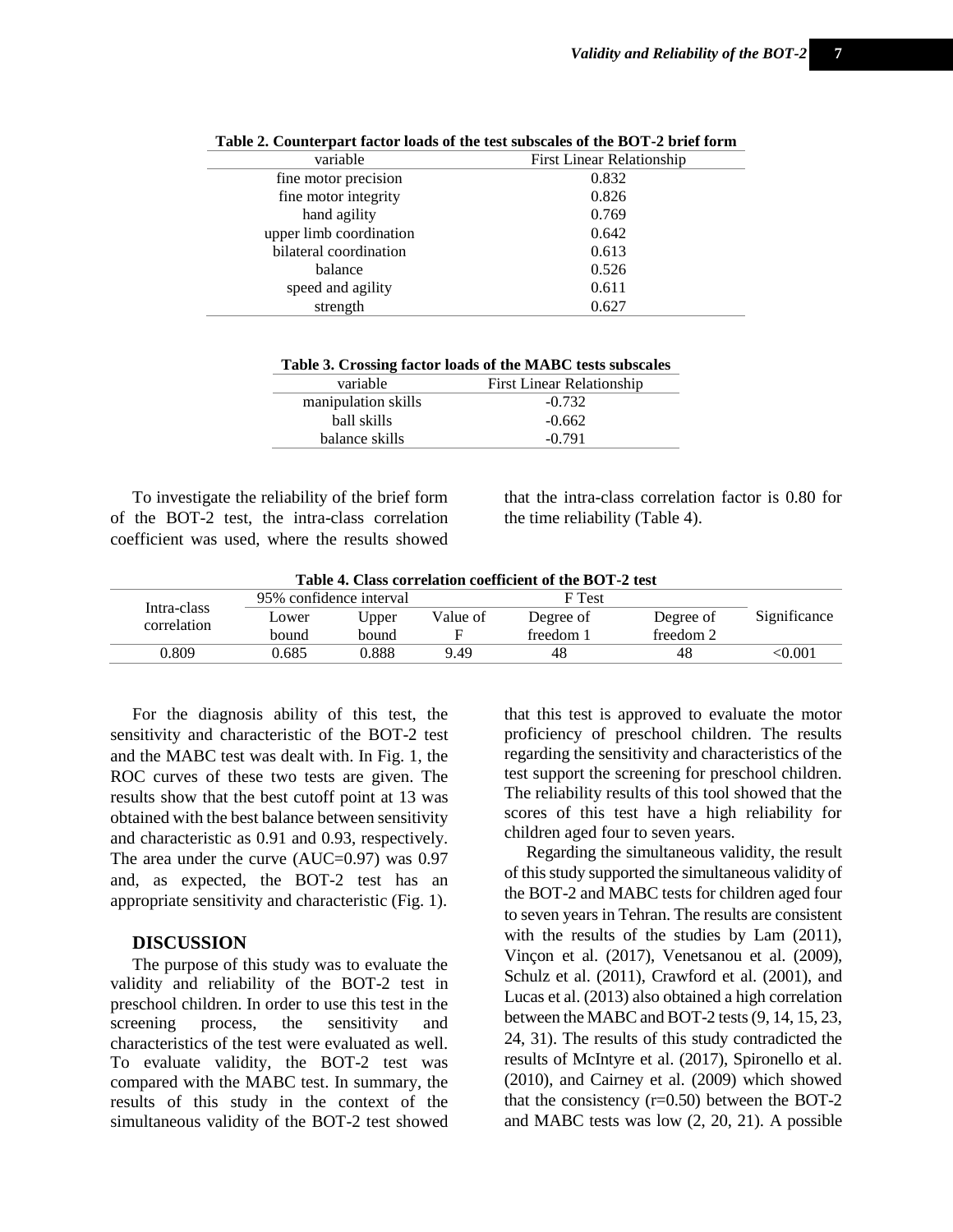reason for the difference in results in this study visà-vis the previous studies may be the type of test used, methodology differences, and the methods used in the studies. Previous studies have suggested that a suitable statistical method is an important factor for evaluating the validity of a tool (20). However, the MABC test has been compared for the long form of BOTMP (28). But in this study, the comparison of the brief form of BOT-2 with the MABC test was considered. While a number of studies reported low to moderate correlation between the two tests (28, 31) and stated that, as both tests evaluate different aspects of motor skills, at best, the correlation between these two tests can be moderate (28); but in this study, a high correlation was found between the subscales of both tests. One of the advantages of the MABC and BOT-2 test in clinical observations is that before evaluating motor skills, all items are generalized for the children to ensure that they have properly understood the correct implementation of the item (2). In some items, such as taking a sandbag in the MABC test and taking the ball in the BOT-2 test, children did not perform well. However, studies have shown that children perform well in the ball and taking skills in European countries. The results obtained support the influence of cultural differences in developmental tests (32). Venetsanou et al. (2009) compared age groups and showed that differences between age groups were significant, and these supported the validity of this test (15). Their findings are also consistent with the results of Lam et al. (2003) who with a larger age range that showed that BOTMP-SF has a good validity in the age range of four to six years (24). Numerous studies have compared the simultaneous validity of the MABC and BOT-2 tests (14-16, 18). They stated that although the purpose of these two tests is different, a moderate correlation exists in most studies between the two tests. The simultaneous validity results of both tests were satisfactory; so a significant correlation was obtained between the total score and the scores of the BOT-2 and MABC test subscales.



**Figure 1.** *ROC curve for sensitivity and characteristic of the BOT-2 test.*

Regarding the validity of the tool, it should be noted that the validity of a tool in a country or a community may not be appropriate for another country or community, and its validity should be re-evaluated; that is because the motor skills of preschool children may be influenced by factors such as nutrition, lifestyle, exercise, and physical activity, since all these differ in other countries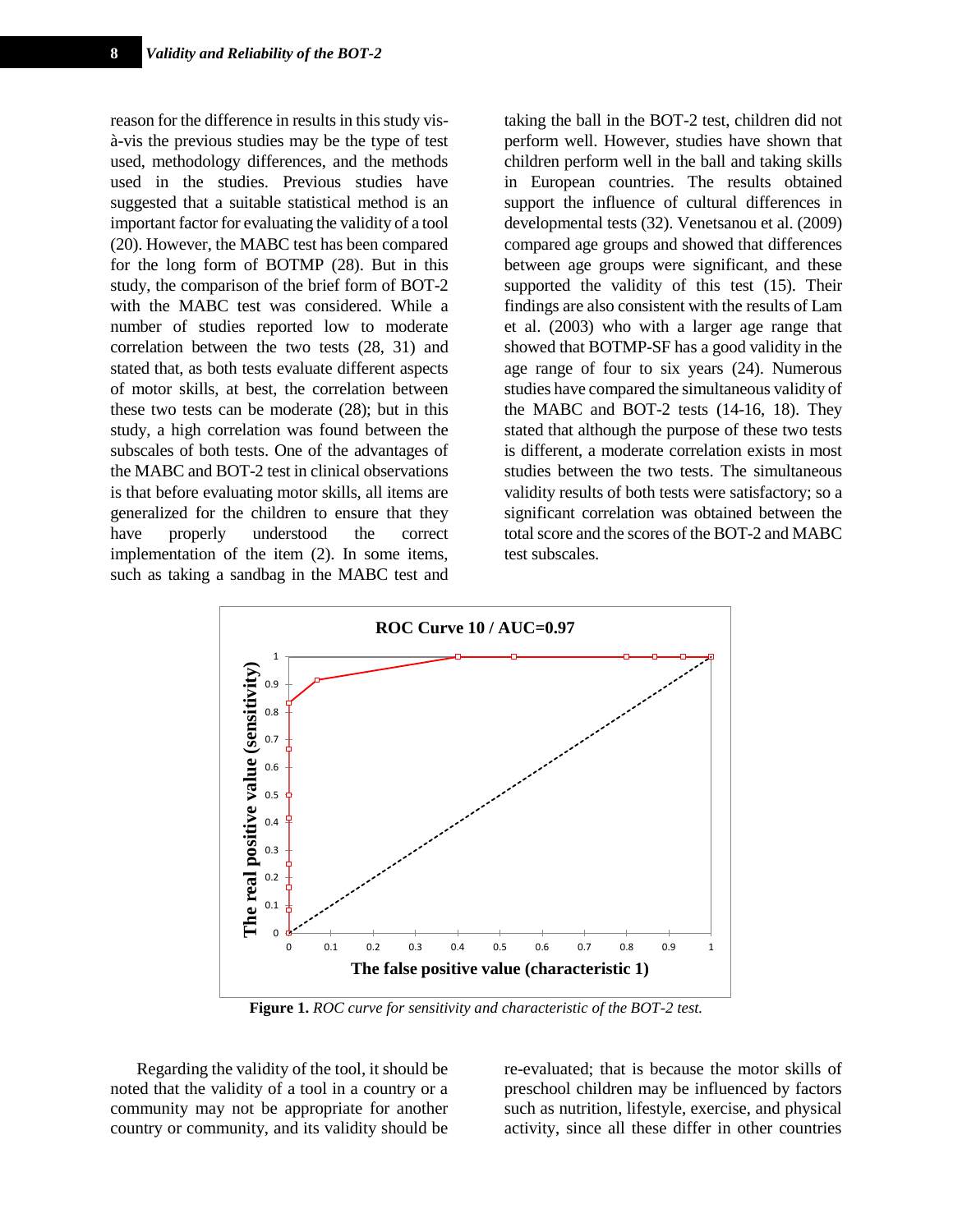and cultures (24). Another issue that should be noted in the discussion of the validity of the developmental tests is that one should not be limited to a single approach in evaluating validity; instead, different methods should be used to ensure the validity of a tool (simultaneous validity, structural validity, formal validity). Therefore, a test has high validity when it has a high correlation with a similar test, and has high sensitivity, characteristic, and predictive value (33). The results of this study showed that when the five low percentile scores in the MABC test were diagnosed as DCD cases, they were consistent with the 15 percentile of BOT-2. Therefore, according to the objectives of both these tests, it is clear that there is a high correlation between the short form of BOT-2 and MABC. The most important possible reason for this high correlation in the two tests is the similarity between the BOT-2 and MABC test items. By looking at the items in both tests, it can be seen that the three items of threading squares, walking on a straight line, and route map are quite similar between the two tests. Spironello et al. (2009) showed that the correlation between the two BOT-2 and MABC tests was moderate  $(r=0.5)$  (20). However, when the cutoff point of 15 was considered, the percentage of consistency between the two tests was high. Previous studies (12, 20) also state that if MABC is accessible, then BOTMP should not be used to evaluate and diagnose DCD. However, the results obtained in this study, as well as the similarity of the two tests for some items, show that this test can be used to diagnose DCD in children aged four to seven years.

Another important point in motor development tests is the sensitivity to the environment. Billy and Welry (1989) state that among all the unique characteristics of children's motor development tests, it is crucial that the test be valid in terms of environment—that is, it should be sensitive to the child's environment and the place of implementation. This is because the biological validity of a test not only increases the level of confidence of the examiner but also maximizes the accuracy of the collected information (15). However, most kindergartens and preschool centers in Iran do not have sufficient space for children's activities. Hence, this could be a limitation in the evaluation and use of the BOT-2 test.

To evaluate the reliability of the test, the time reliability method was used. High correlation was obtained in the time reliability between the test and retest. These findings suggest that the BOT-2 test has good consistency. In general, the findings support the improved post-test performance, and they also state that in the age range of four to seven years, the test has consistency in measurements even after an interval of a few weeks. Many studies have examined the reliability of internal consistency, time reliability, and the reliability of the examiner of BOT-2. The obtained results support the high reliability of this test and are consistent with the results of this study (12, 21, 27). The results of this study regarding the reliability of the total test score were consistent with the results of [Moore,](http://journals.sagepub.com/author/Moore%2C+Jane+B) [Reeve,](http://journals.sagepub.com/author/Reeve%2C+T+Gilmour) [and](http://journals.sagepub.com/author/Boan%2C+Teresa)  [Boan](http://journals.sagepub.com/author/Boan%2C+Teresa) (1986); nevertheless, their research showed that some subscales had a low correlation with the total score and did not have proper reliability (17). It should be noted that in their study, the brief form of BOTMP was used. The intra-class correlation coefficient for time reliability in the total score of BOT-2 was found to be 0.57 to 1. These values indicate the suitable reliability of this test. The time reliability in some subscales and motor areas is low for some age groups and this can be a limitation to scoring for the therapist. The results of this research were consistent with the results of Lucas et al. (2013). They also stated that BOT-2 has an appropriate validity and reliability to evaluate the children's motor proficiency (23). The results of this study were inconsistent with the results of Venetsanou et al (15); the probable cause of this inconsistency between the two studies may be the difference in the type of test used; for example, in the study of Venetsanou et al, the long form of BOTMP test was used to evaluate the reliability (15). While supporting the reliability of BOT-2 test in evaluating the motor proficiency in children with Prader–Willi syndrome, White et al. (2012) concluded that a number of important factors such as attention, motivation, diagnosis ability, and weather conditions play a constructive role in the reliability of a tool (33). One of the most important reasons for the disagreement regarding the reliability of this tool can be the time considered between testing and re-testing. With a quick look at recent research on the reliability of motor development tests, it can be stated that the longer the time interval, the lower is the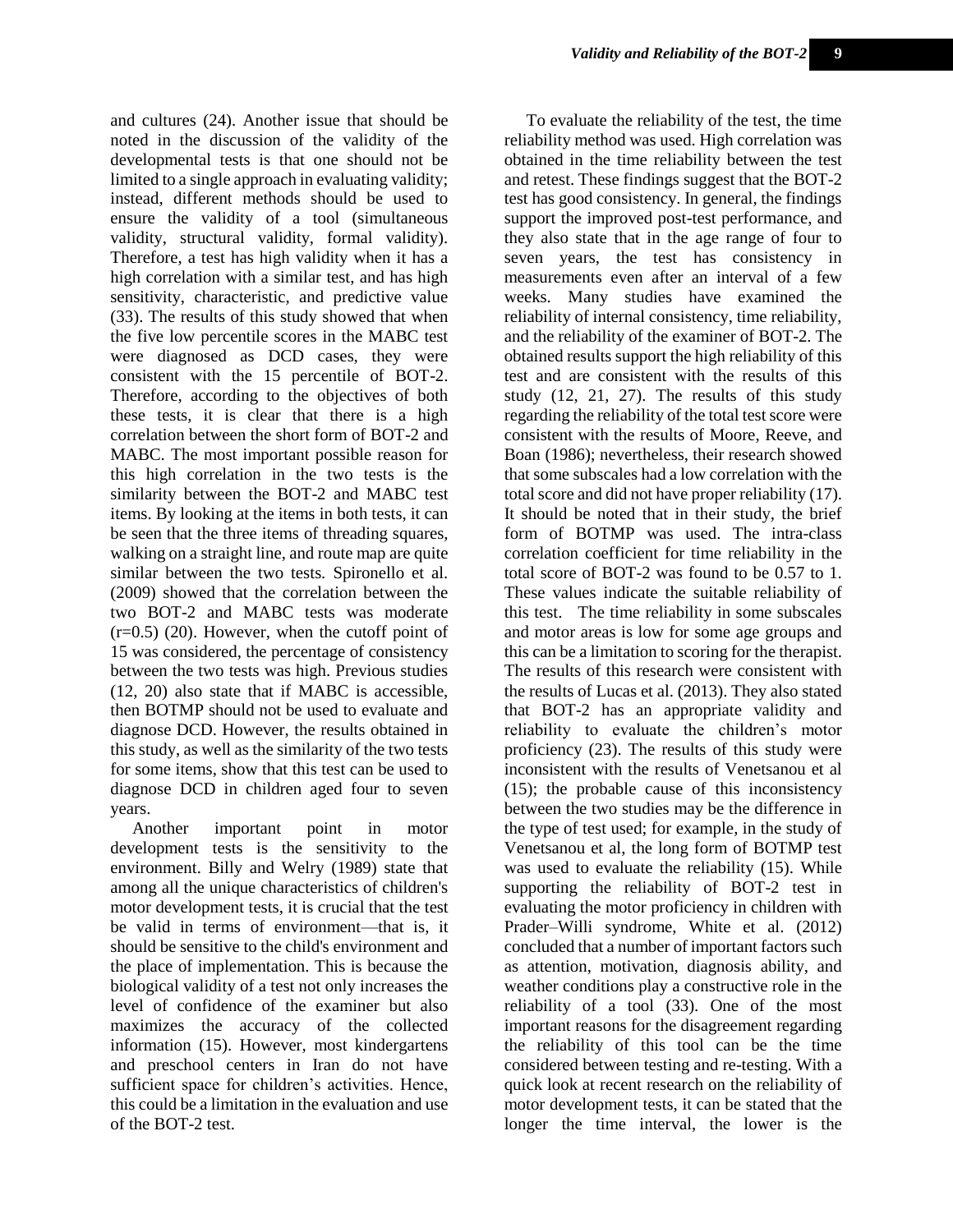reliability. One of the reasons for this in early age is the rapid development and growth of children. Hence, the interval between testing and retesting should be short in early ages (23). These may be the possible reasons for the inconsistency of this study with the previous studies. One of the important factors that can affect the reliability of the study is the interval between the two tests. Evaluating other methods of the tool reliability was one of the limitations of this study. If other reliability methods are evaluated, reliability can be ensured with greater certainty. These results support the use of the test in the effective evaluation of interventional motor programs and allow researchers to initially evaluate children by this tool. The reliability and test-retest results showed that the overall scores of the subjects in the first session significantly increased compared to the first session.

Another case examined in this study was the evaluation of the sensitivity and characteristic of the BOT-2 test so that it could be used in the screening process for identifying children with DCD. Previous studies have stated that as long as the sensitivity and characteristic of the BOT-2 test is not examined, it cannot be expressed that this test is suitable for screening (2). The high correlation of these two tests can be a reason for the high characteristic of the BOT-2 test. The results of this study showed that the BOT-2 test has the ability to identify and screen children with DCD. In other words, when the lowest five percentage scores of BOT-2 are used to diagnose DCD, then the consistency with MABC and the low score of five percentile are suitable and acceptable.

The results for the characteristic were consistent with the results of Venetsanou et al. (15) and Wuang and Su (22); however, their results were contradictory in terms of sensitivity. They stated that the BOT-2 and BOTMP-SF tests had a high characteristic and low sensitivity compared to BOTMP-LF (15, 22). McIntyre et al. (2017) showed that when the BOT-2 test was compared to the MAND test in adults, the former had high sensitivity; so people with motor weakness were diagnosed twice as frequently as with the MAND test (21). The results obtained in this study were opposed to the results of Cairney et al. (2009) who stated that BOTMP-SF could not be a good alternative to MABC (2). In general, previous studies were sensitive to the

sensitivity and characteristic factor of BOT-2, and emphasized the sensitivity and characteristic of this test. Given the contradiction in evaluating the sensitivity and characteristic of the BOT-2 test, further research is needed in this regard, and it should be compared with other motor development tests. That is because previous studies have used different forms of this test with other tests. One of the most important issues regarding the results obtained in this study is that in the absence of a standard test and MABC for the DCD, BOT-2 can be used, and both the MABC and BOT-2 tests (27, 31) can be used to identify children with DCD. Considering the importance of the cultural environment and its effect on children's motor development, there are some concerns about using this test for screening and it has to be implemented in the screening with care. Finally, given the limitation of the present study, with regard to the cases mentioned in the American Health Association on identifying children, we are satisfied with just the MABC and BOT-2 tests, although factors such as academic success, weakness in routine activities, and cognitive and perceptual–motor problems should be considered in evaluating children with DCD. The consistency between the two tests is high, but we should note that the modified versions of both tests should be considered with other developmental tests. The other limitation of this study was the low age of children, since only children aged four to seven years were examined. Furthermore, because of the high amount of time spent on both tests (MABC and BOT-2), the low number of samples was another limitation of this study. Therefore, it is suggested that a larger age range be evaluated in future studies and include children of school age. Although in this study the sensitivity and characteristic of this test are appropriate, it is recommended that in future studies this test be compared with other developmental tests for older children. It is also suggested that teachers and experts in motor development use this test in schools, kindergartens, and preschool centers to evaluate major and fine motor skills, as well as to identify children with DCD. Because of the limitations of reliability in some subscales and age groups, therapists should be aware of the use of this test in determining motor levels in some areas of motor development.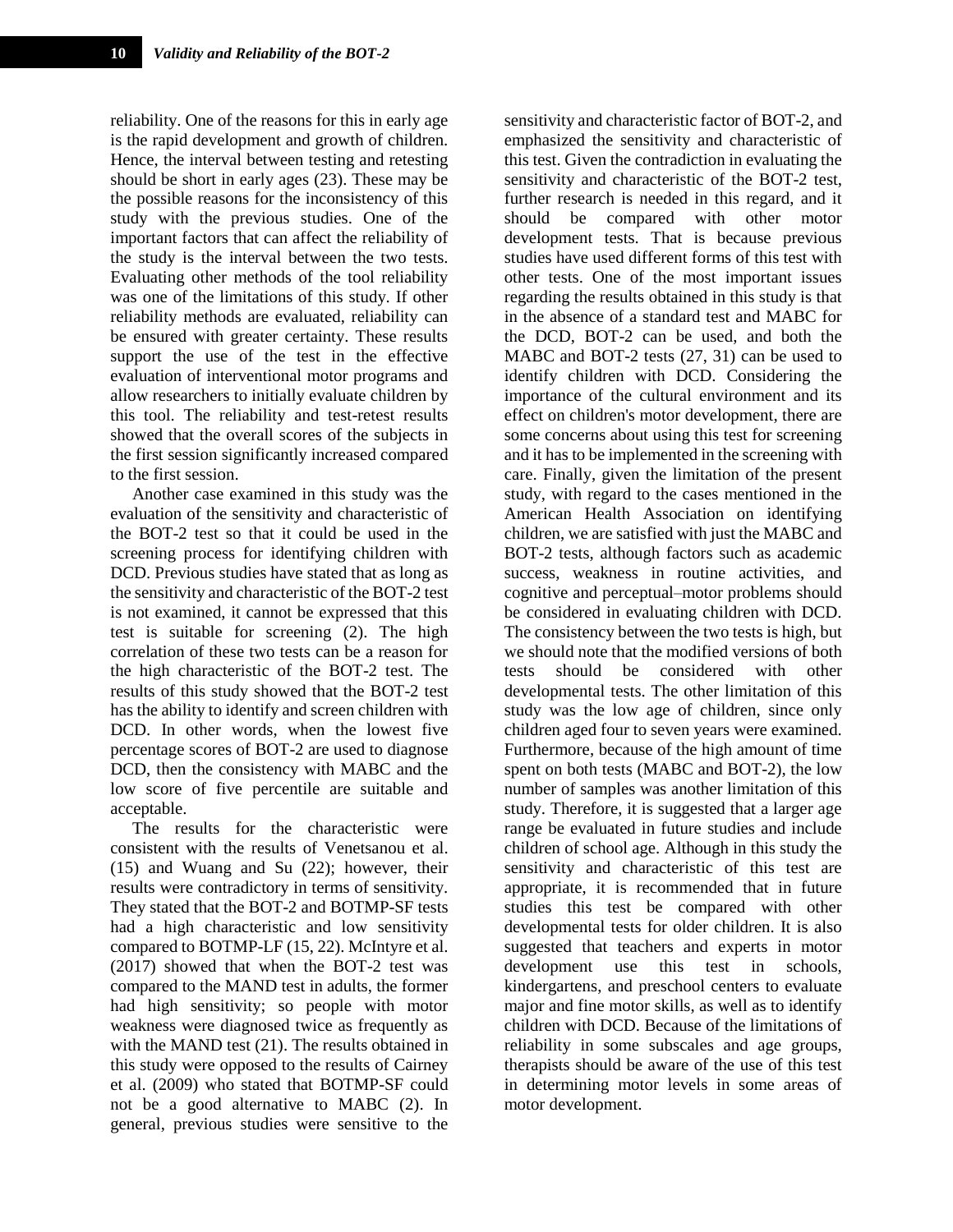## **CONCLUSION**

In summary, the results of this research on the simultaneous validity of the BOT-2 test showed that the test was approved to evaluate the motor proficiency of preschool children. Also, the results of the study on tool reliability were acceptable and showed that this tool has a good reliability in preschool-age children. The results of the study supported the sensitivity and characteristic of the test for screening preschoolage children. Hence, this test can be used to screen both children of preschool-age and older children.

Future research should examine the validity and reliability of this test, as well as its sensitivity and characteristic in older ages. It is also suggested that teachers and experts in motor development use this test in schools, kindergartens, and preschool centers to evaluate major and fine motor skills, as well as to identify children with DCD. Because of the limitations of reliability in some subscales and age groups, therapists should be aware of the use of this test

in determining motor levels in some areas of motor development.

# **APPLICABLE REMARKS**

- The BOT-2 has appropriate validity and reliability as well as high sensitivity and characteristic in preschool children.
- The teachers and mentors can use the BOT-2 test to evaluate and screen children aged four to seven years.
- The BOT-2 can be used to evaluate motor skills and diagnose children with DCD.
- In addition to educational and intelligence tests, the BOT-2 test could be used to evaluate children's major and fine skills.

# **REFERENCES**

- 1. Yusof SM, Aiman S, Zawi MK, Hasan H, Radzi AAM, editors. Body composition index predict children's motor skills proficiency. Proceedings of World Academy of Science, Engineering and Technology; 2013: World Academy of Science, Engineering and Technology (WASET).
- 2. Cairney J, Hay J, Veldhuizen S, Missiuna C, Faught BE. Comparing probable case identification of developmental coordination disorder using the short form of the Bruininks-Oseretsky Test of Motor Proficiency and the Movement ABC. Child: care, health and development. 2009;35(3):402-8. [\[DOI:10.1111/j.1365-2214.2009.00957.x\]](https://doi.org/10.1111/j.1365-2214.2009.00957.x)
- 3. Skinner RA, Piek JP. Psychosocial implications of poor motor coordination in children and adolescents. Human Movement Science. 2001;20(1):73-94. [\[DOI:10.1016/S0167-9457\(01\)00029-X\]](https://doi.org/10.1016/S0167-9457(01)00029-X)
- 4. Piek JP, Rigoli D, Pearsall-Jones JG, Martin NC, Hay DA, Bennett KS, et al. Depressive symptomatology in child and adolescent twins with attention-deficit hyperactivity disorder and/or developmental coordination disorder. Twin research and human genetics : the official journal of the International Society for Twin Studies. 2007;10(4):587-96. [\[DOI:10.1375/twin.10.4.587\]](https://doi.org/10.1375/twin.10.4.587) [\[PMID\]](https://www.ncbi.nlm.nih.gov/pubmed/17708700)
- 5. Bouffard M, Watkinson EJ, Thompson LP, Dunn JLC, Romanow SKE. A Test of the Activity Deficit Hypothesis with Children With Movement Difficulties. Adapted Physical Activity Quarterly. 1996;13(1):61-73. [\[DOI:10.1123/apaq.13.1.61\]](https://doi.org/10.1123/apaq.13.1.61)
- 6. Green D, Baird G, Sugden D. A pilot study of psychopathology in Developmental Coordination Disorder. Child: care, health and development. 2006;32(6):741-50. [\[DOI:10.1111/j.1365-2214.2006.00684.x\]](https://doi.org/10.1111/j.1365-2214.2006.00684.x)
- 7. Payne VG, Isaacs L. Human Motor Development: A Lifespan Approach: McGraw-Hill Publishing; 2011. 607 p.
- 8. Zimmer R. Handbuch der Bewegungserziehung: didaktisch-methodische Grundlagen und Ideen für die Praxis. 9th ed: Herder; 2004. 223 p.
- 9. Schulz J, Henderson SE, Sugden DA, Barnett AL. Structural validity of the Movement ABC-2 test: factor structure comparisons across three age groups. Research in developmental disabilities. 2011;32(4):1361-9. [\[DOI:10.1016/j.ridd.2011.01.032\]](https://doi.org/10.1016/j.ridd.2011.01.032) [\[PMID\]](https://www.ncbi.nlm.nih.gov/pubmed/21330102)
- 10. Broadhead GD, Bruininks RH. Childhood Motor Performance Traits on the Short Form Bruininks-Oseretsky Test. J Physical Educator. 1982;39(3):149-55.
- 11. Kambas A, Aggeloussis N. Construct validity of the Bruininks-Oseretsky Test of Motor Proficiency-short form for a sample of Greek preschool and primary school children. Perceptual and motor skills. 2006;102(1):65-72. https://doi.org/10.2466/PMS.102.1.65-72 [\[DOI:10.2466/pms.102.1.65-75\]](https://doi.org/10.2466/pms.102.1.65-75) [\[PMID\]](https://www.ncbi.nlm.nih.gov/pubmed/16671598)